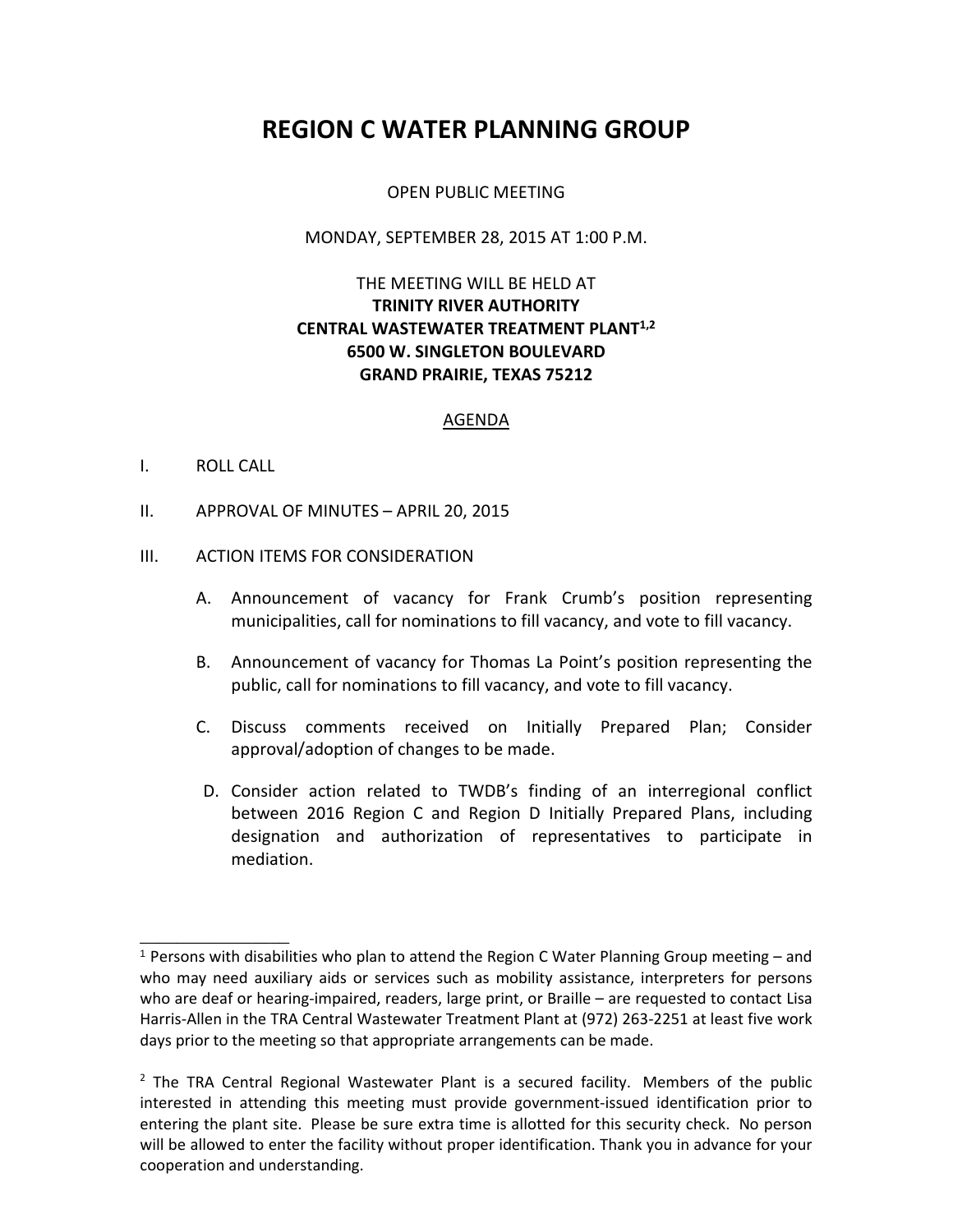- E. Consider designating Sulphur River Basin Authority as a Wholesale Water Provider.
- F. Consider appointing Nominating Committee for slate of officers for 2016.
- G. Consider selection of consultant for fifth cycle of regional planning.
- H. Consider authorization for TRA to contract with consultant for fifth cycle of regional planning.
- I. Consider authorizing Chair and/or TRA to seek reimbursement for out-ofscope work performed by consultant related to Quantitative Analysis of Marvin Nichols Reservoir and 2011 interregional conflict resolution. Authorize amendments to all contracts as necessary.

## IV. DISCUSSION ITEMS

- A. Public Hearing Update
- B. Remaining Tasks Schedule
- C. Prioritization
- D. IFR Infrastructure Financing Report (Chapter/Task 9)
- E. Socio-Economic Analysis (Chapter/Task 6)
- F. December Newsletter

## V. OTHER DISCUSSION

- A. Updates from the Chair
- B. Report from Regional Liaisons
- C. Report from Texas Water Development Board
- D. Report from Texas Department of Agriculture
- E. Report from Texas Parks and Wildlife Department
- F. Other Reports
- G. Confirm Date and Location of Next Meeting November 9, 2015, 1pm, TRA Central Wastewater Treatment Plant, 6500 W. Singleton Blvd, Grand Prairie, Texas 75212
- H. Public Comments
- VI. ADJOURNMENT

SUBMITTED BY:

J. Kevin Ward, Administrative Officer

DATE: September 21, 2015